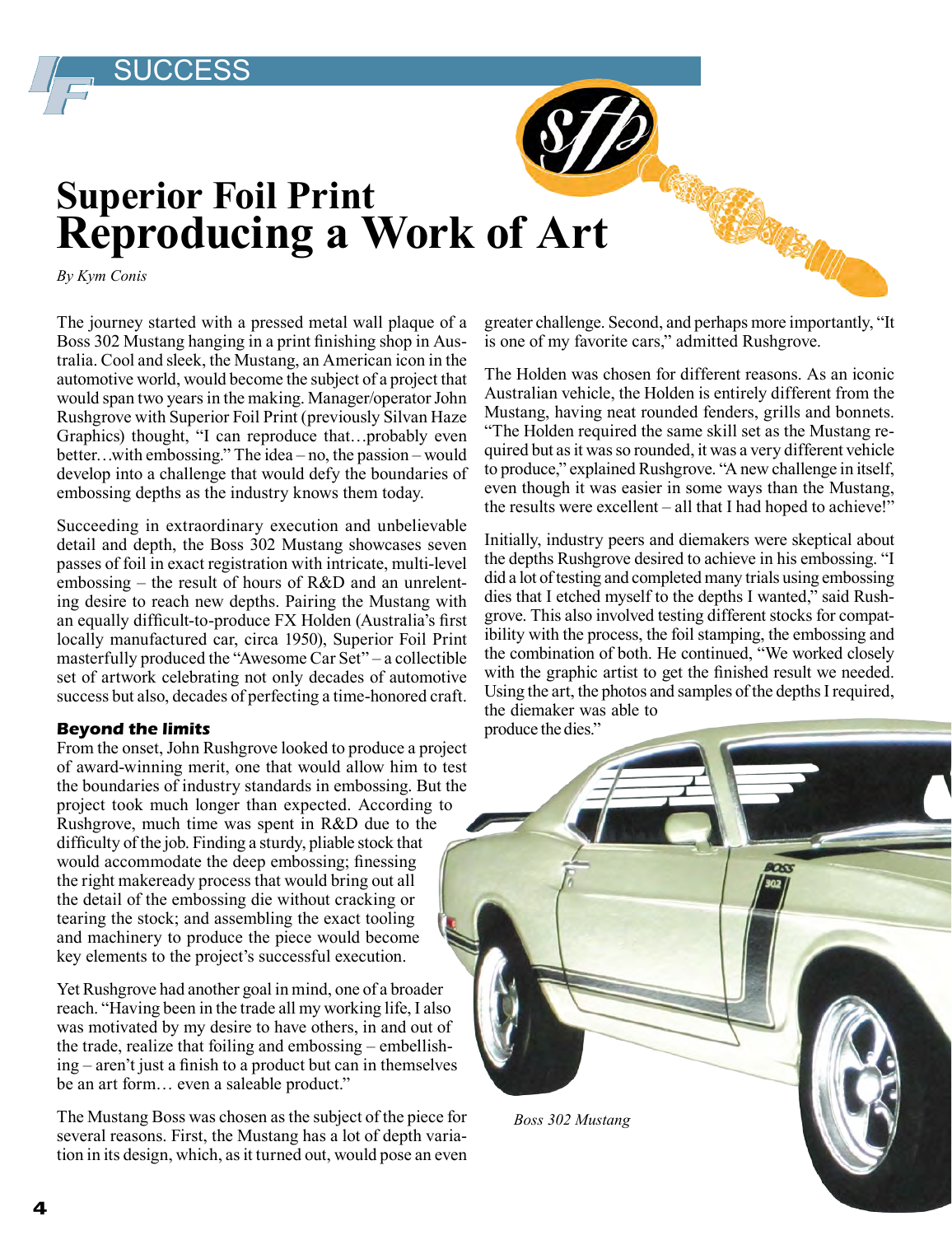According to Rushgrove, Matthew Moran's talents were invaluable in helping to design and produce the first car. Entering the industry with John and wife Lee's first company when he was just 16 years old, Moran took to embellishing quite naturally and his talents in computer design were a tremendous help in the design process. "He is a top operator who understands the processes required," said Rushgrove. "He also assisted in the production of the cars and in building the AwesomeAutoArt.com website for us."

To create the artwork, Rushgrove and Moran looked at many photos, articles and websites. According to Rushgrove, the end result was not from any one of these mediums but instead, from a combination of all three. "The goal was to make the die with the car facing in the best angle to show off the embossing," said Rushgrove.

As the depth of the emboss was the main goal of the project, many dies were made and tested to ascertain the maximum depth that could be reached. "One of the challenges was to find an engraver that believed the depth I wanted was workable," Rushgrove explained. That engraver was Metal Magic, Phoenix, AZ.

According to Ed Hughes of Metal Magic, "When we sculpted the Mustang we went around .215" deep. When we hit the back of the  $\frac{1}{4}$ " brass die with our finger at the deepest part it sounded like a bell. It was so thin." For the Holden, a thicker piece of brass needed to be used in order to accomplish what Rushgrove was specifying. "We ended up going much deeper at about .350" deep," continued Hughes.

> "The depth John was wanting was very unusual. Normally, when you go to that depth you would have cracking or fracturing of the paper. You also would draw the paper in when embossed, which in turn, would

not register with the foil stamping planned for the job," said Hughes. But this was not the case with Superior Foil Print. Rushgrove did all the testing and each time, expedited the proofs back to Hughes. "I was always amazed at John's ability to get every bit of detail from the die with little to no problem." (Or so it seemed.)

To create the fine detail in the dies, both Rushgrove and Hughes looked for photos of the cars from which to work. Then the Metal Magic art department made a tracing so its hand-modeler could sculpt all the detail of each car. "We did not make counters," Hughes concluded. "John wanted to make his own so he could work his 'makeready magic'." Metal Magic also produced the copper dies needed for the foil stamping work.

Choice of stock also was extremely important. Both design and stock needed to be considered together. "We tested dozens of boards and when we finally found one that gave us the results we were seeking, we ordered more only to find that it had been removed from the market," said Rushgrove. "So, it was back to the drawing board." The final stock used for the car set was a white art board, 420gsm, from Dalton Fine Paper, Australia.

## **In production**

Many obstacles in every facet of the process arose along the project's production path. One obvious challenge was to stop the cracking of the foil and the stock when going so deep on the emboss. Four major factors needed to come together to prevent this from happening: the die, the counter, the stock and the makeready.

"I chose to use a pour counter to make my own," said Rushgrove. "Once the counter was made, checking to be sure that I had hit the bottom of the die was the next important step. If I wasn't hitting to the bottom of the die, any further makeready would have been a waste of time." Obtaining

optimal detail on the sheet was the next step. The counter was rubbed down and built up where necessary, as sharp edges and corners would create a problem, creasing the paper away from the corner or edge. "I then had to balance my makeready between softening the edge yet maintaining the sharpness of the end result," said Rushgrove.

Another challenge was to hold register between the foils and then with the emboss. And according to Rushgrove, "This simply took time…time to be sure that each machine was registering perfectly and then that each foil color and the emboss were locked into each other." Foil stamped on Heidelberg windmills utilizing foil from API Foils Australia, the cars were run one-up with all six foil passes set up at the same

 $\blacktriangleright$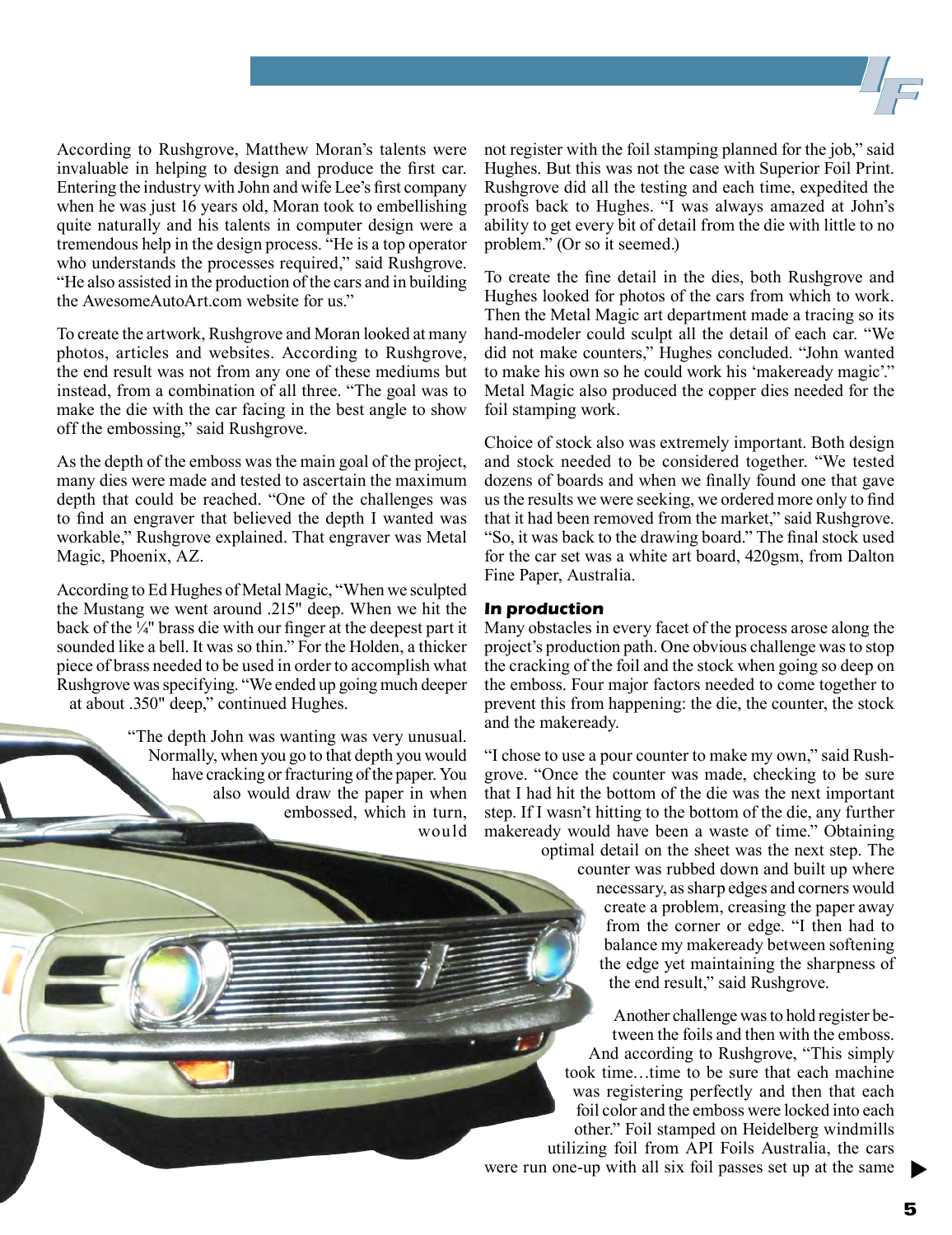Success <sub>◀5</sub>

time to guarantee exact registration. The foil colors utilized on the Mustang included gloss and matte black pigment; metallic blue (on the winning piece, but in silver pictured on page 4), gloss and holographic silver (headlights) and holographic red. The foil colors utilized on the Holden included satin gold, metallic blue (body), gloss silver, gloss black, red, holographic silver and clear gloss.

The seventh pass on the Mustang Boss (clear gloss

foil on the windshield and windows) had to be run after all the other foil passes. Even though the final eighth pass entailed the embossing, it was actually set up first on the Crosland so that each foil pass could be keyed in to ensure that all were in register.

The issue of whether the foils would adhere over each other and/or provide coverage without breaking was another challenge. "On some foils, I had to run the stock through twice to obtain maximum coverage on some of the solid passes. This presented issues of its own, as foils don't always adhere over other foils," said Rushgrove. "As I had all the dies locked up on the Heidelbergs at the same time, I could check the result of each foil together and separately as I went."

He further explained that it would have been a disaster to have run all the foil passes bar the final one (the windshield), only to find out it wouldn't adhere. "I have run these cars three times now and each time, I get a better result," Rushgrove concluded. "There is no magic formula; you need to build a 'feel' for what each individual machine

*FX Holden*

Tonnage of the press is, of course, relevant to the result of a deep embossing job but in this case, it was not the only factor. Embossed on a 26x16" hand-fed Crosland, tonnage and balance combined to create the depth desired for the cars. "Balance so that one area is not bearing the weight of another

is capable of…know its nuances."

|                                                                                                         | <b>DOING MORE WITH LESS</b>                                   |
|---------------------------------------------------------------------------------------------------------|---------------------------------------------------------------|
| <b>Software Specifically For Finishers &amp; Binderies</b>                                              |                                                               |
| <b>ESTIMATING &amp; MIS SOFTWARE</b>                                                                    | -1 Time Data Entry: Estimate to Invoice                       |
|                                                                                                         | -Save Hours Each Day Finding Information                      |
|                                                                                                         | -Analyze Production, Sales, Customers, Employees              |
| <b>DIE MANAGEMENT</b>                                                                                   | - Join Growing List of Companies Saving Thousands             |
|                                                                                                         | of Dollars each year not remaking Dies Start @ \$99.5         |
|                                                                                                         |                                                               |
| <b>ON-LINE CUSTOMER INQUIRY</b>                                                                         | -80% of Revenue from 20% of Customers                         |
|                                                                                                         | - Lock Customers In with Unparalleled Service                 |
| <b>SOFTWARE TOOLS</b>                                                                                   | - Small Investment Big Returns                                |
|                                                                                                         | (Budgeted Hourly Rate, Rec'd Goods Mgmt & more) Start @ \$995 |
| <b>DIENAMIC MIS SOFTWARE INC.</b>                                                                       |                                                               |
| <b>Software Specifically for Print Finishers and Binderies</b>                                          |                                                               |
| Estimating/Order Entry/Job Costing/Shop Floor Data Collection/On Line Inquiries/Software Tools and more |                                                               |

**www.dienamicmis.com 1-800-461-8114**